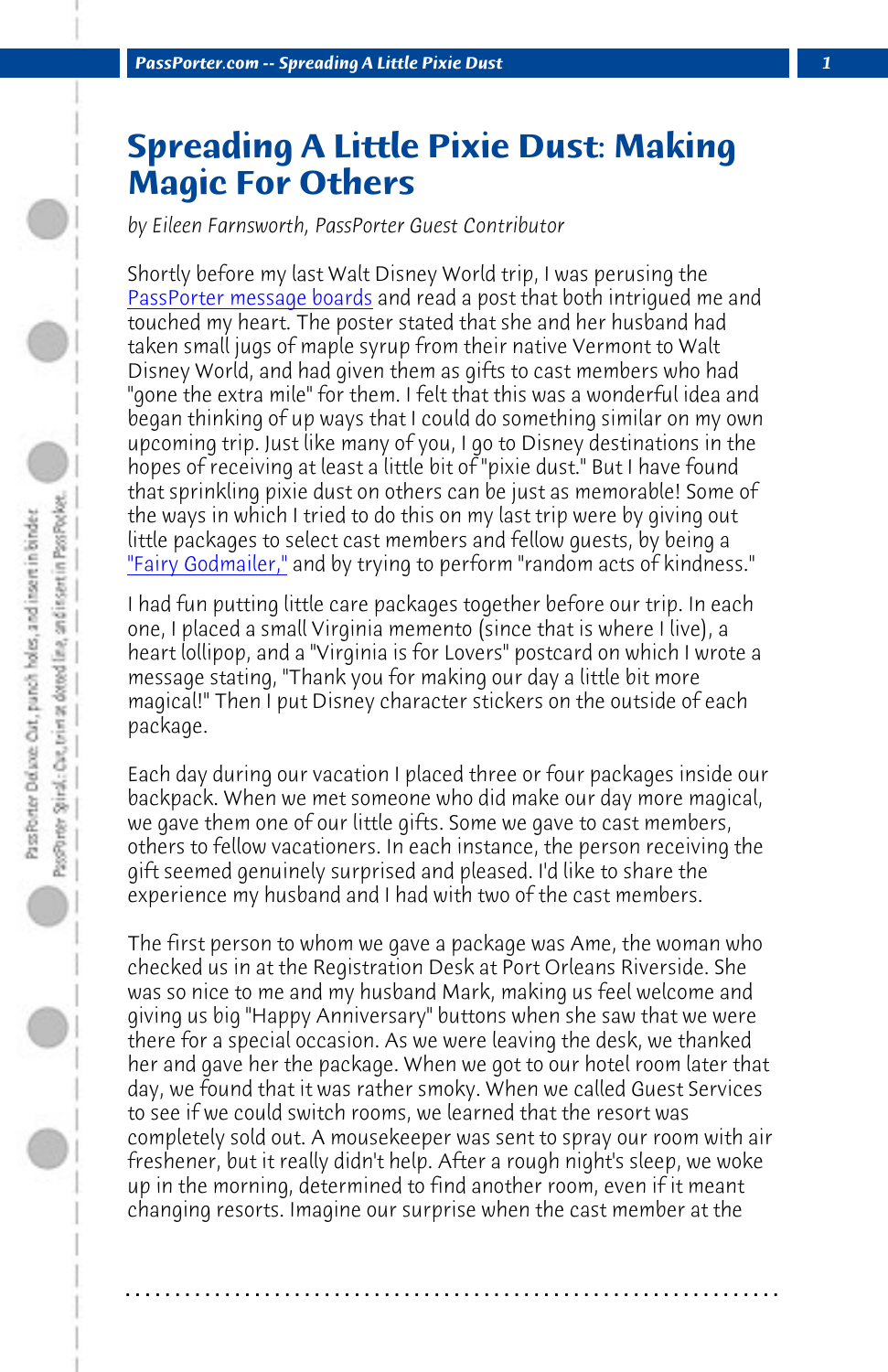Registration Desk was Ame, the woman to whom we had given the package the previous day! Ame went out of her way, placing several phone calls in order to find us a more acceptable room. We hadn't given her a gift the day before in order to gain anything, but we decided that the adage, "You reap what you sow," really did apply to us in this case.

The other cast member we gave a package to was one of the food court workers at Port Orleans Riverside. Mark and I had been relaxing after breakfast, just enjoying a few quiet moments together before we hopped onto a bus to one of the parks. We had been watching this woman cleaning tables, and thought that she is probably one of many behind-the-scenes cast members who don't receive enough recognition for all that they do. After we thanked her for all that she does to make guests' visits more enjoyable, we gave her one of our thank-you packages. She was so surprised, and got a little teary-eyed while thanking us for doing something nice for her. She said to us, "Stay here - I'll be right back." She rejoined us a few minutes later, laden with Mickey stickers and Mardi-Gras coins and necklaces. Again, we hadn't asked for anything - she just wanted to repay a kindness. We found that just a little thank-you goes a long way, and that people truly do appreciate being acknowledged.

Something else that I did for the first time was to sign up on the PassPorter boards to be a Fairy Godmailer. Several people messaged me asking me to send postcards to their loved ones. I was really tickled when one of my requests was from a woman who wanted to do something special for her 27-year-old sister who would not only be visiting Walt Disney World for the first time, but who also would be taking her first airplane ride!

I had such fun looking for just the right postcards for each of my "Fairy God-children." I browsed through gift shops with my list in hand, seeing who liked which characters and trying to find something to please each one.

The last thing I did in trying to spread pixie dust around was to perform small "random acts of kindness." Nothing major, just things like keeping a positive attitude while waiting in long lines, making sure to thank bus drivers for their service, and straightening up the River Roost Lounge after a large group left the room in order to maintain the sparkling clean atmosphere that Disney is known for. I also noticed some children on the boat ride from Port Orleans to Downtown Disney who were really well-behaved. I complimented them for it and gave them some stickers. It was a small thing, but I wanted those children to know that an adult was impressed with their good behavior.

**. . . . . . . . . . . . . . . . . . . . . . . . . . . . . . . . . . . . . . . . . . . . . . . . . . . . . . . . . . . . . . . . . .**